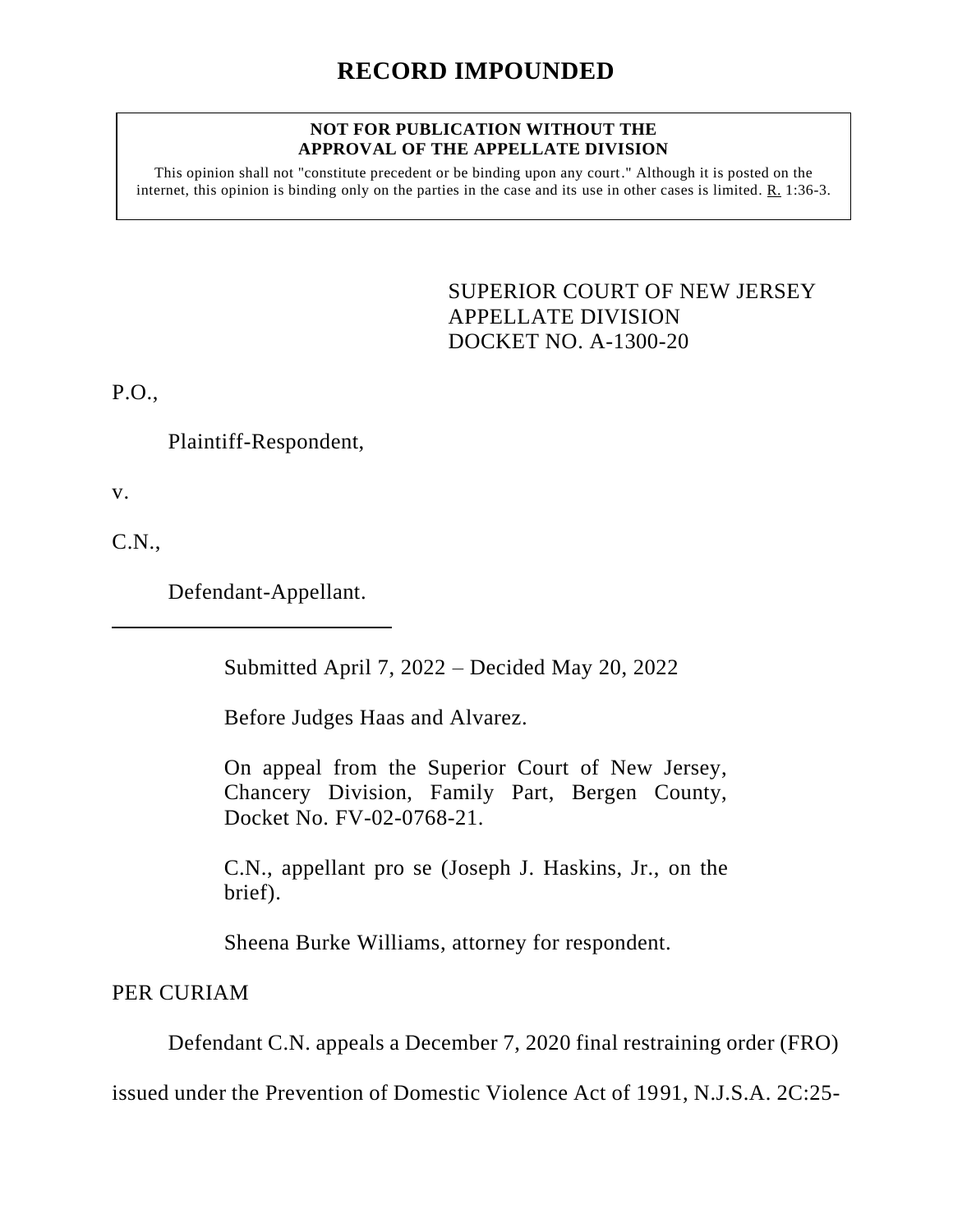17 to -35. He also appeals the trial judge's award of \$14,009.75 in counsel fees to plaintiff, P.O. We affirm.

The trial was conducted virtually over four days from November 18, 2020 to December 4, 2020. At times, the transcriber could not discern the words spoken by the witnesses, which included the parties, their adult daughter, and their teenage son. Additionally, intermittent connectivity issues occasionally halted the proceedings and briefly delayed start times. Both parties were represented. The court rendered its FRO decision on December 7, 2020, and its decision as to counsel fees on January 14, 2021, after receiving plaintiff's counsel's affidavit of services and defendant's brief in opposition.

Plaintiff's complaint and amended complaint recited the following:

THE VICTIM AND DEFENDANT HAVE BEEN HAVING ON-GOING MARITAL ISSUES FOR THE PAST SEVERAL YEARS. RECENTLY, THE VICTIM LEARNED THAT THE DEFENDANT HAD MARRIED AND MOVED TO AFRICA. THE DEFENDANT HAD STOPPED COMMUNICATING WITH THE VICTIM AND THEIR CHILDREN. RECENTLY, THE DEFENDANT CAME BACK TO THE RESIDENCE AND REFUSED TO LEAVE. THERE HAVE BEEN SEVERAL REPORTED AND NON-REPORTED INCIDENTS OF DOMESTIC VIOLENCE.

\*\*\*AMENDED 11/04/2020\*\*\* PLA REPORTS A HISTORY OF ABUSE SINCE 1992. THEY HAD BUSINESSES TOGETHER AND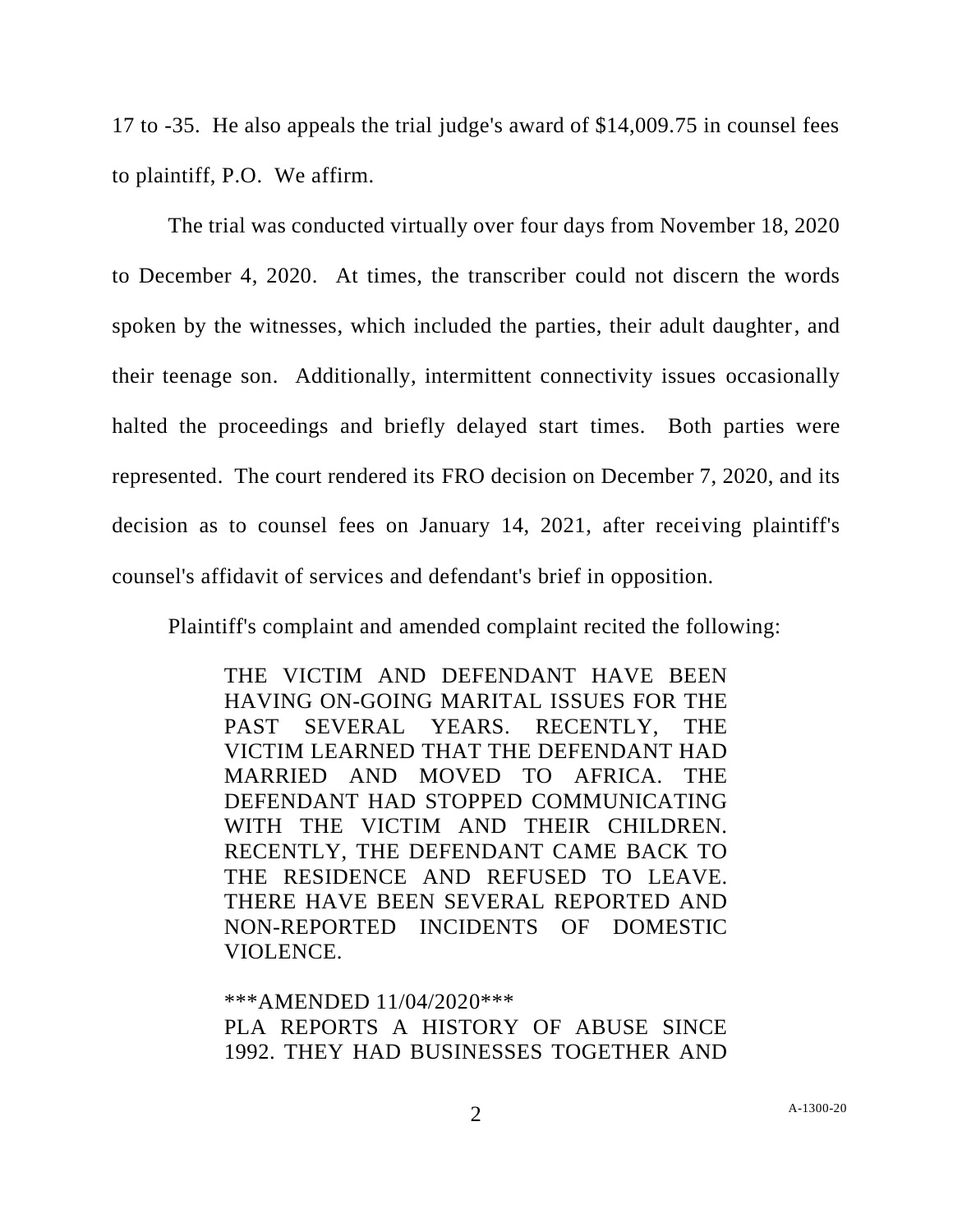BOUGHT PROPERTIES WITH THE MONEY AND THE DEF HAS TAKEN EVERYTHING. IF THE PLA ASKED HIM FOR MONEY, SHE WAS TOLD THAT THE MONEY SHE MADE WAS TO FEED THE CHILDREN. THE DEF WAS DISRESPECTFUL TOWARD THE PLA AND WOULD FIGHT WITH HER, YELL AT HER AND BEAT HER ALL THE TIME. IN ONE INCIDENT THE PLA REPORTS THAT THE DEF CUT HER THIGH WITH A KNIFE. THE DEF THREW A STAPLER AT THE PLA, STRIKING HER IN THE SIDE OF THE FACE CAUSING THE PLA TO COLLAPSE AND SUSTAIN A BUMP, WHEN THEIR DAUGHTER WAS 2 YEARS OLD[,] THE DEF THREW HER AT THE PLA CAUSING INJURY. THE DEF HAS LOCKED THE PLA IN THE CAR USING THE CHILD SAFETY LOCKS AND THEN BEAT HER, PUNCHING HER IN THE JAW. \*\*\*SEE ADDENDUM\*\*\*

The addendum refers to additional allegations that appear on page five of the

TRO, which read as follows:

\*\*\*AMENDMENT 11/04/2020 (CONT.)\*\*\* DUE TO THIS ASSAULT, THE PLA ONLY HAS FIVE TEETH REMAINING IN[ ]FRONT IN HER UPPER JAW. THE DEF TELLS THE PLA TO LEAVE THE HOUSE SO HE CAN BRING HIS WIFE THERE. BUT THEY HAVE NOT DIVORCED YET. THE DEF PULLED THE PLA OUT OF THE SHOWER NAKED BECAUSE HE WANTED TO SHOWER AND THE HOUSE IS HIS. THE DEF HAS BITTEN THE PL[']S FINGER AND TOLD HER IF SHE CONTINUED WITH A CASE, HE WOULD NOT APPLY FOR HER VISA AND WORK PERMIT. THE PLA REPORTS ALSO GETTING THREATS FROM THE DEI'IS FAMILY MEMBERS. AFTER BITING HER FINGER AND THE CASE WAS OVER, THE DEF NEVER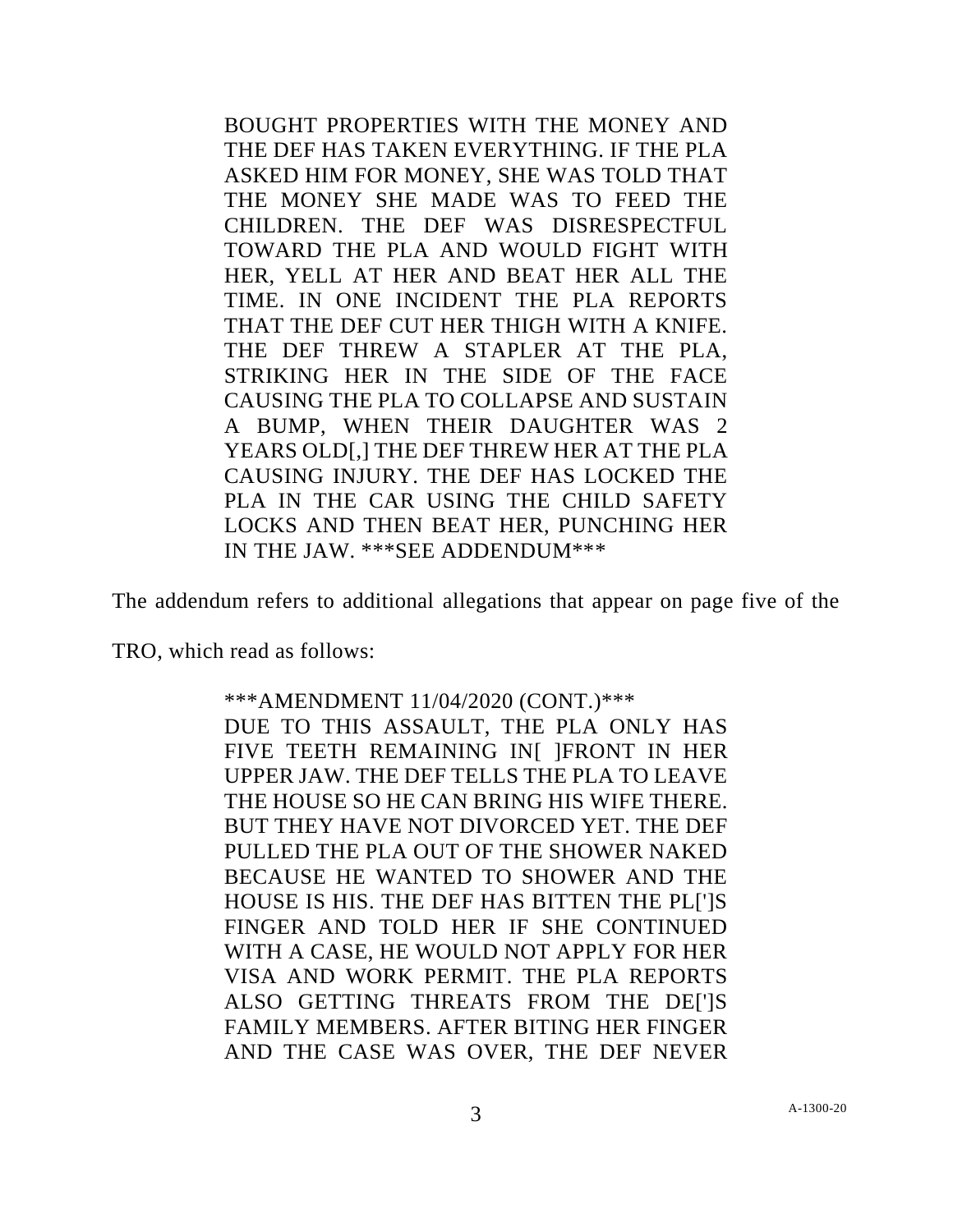CHANGED AND THE PLA REMAINED AFRAID OF HIM. SHE MOVED OUT OF THE BEDROOM AND SLEPT ON THE COUCH AND THE DEF WOULD STILL COME AND ATTACK HER.

PLA REPORTS THAT AFTER MOVING OUT OF THE BEDROOM BETWEEN JUNE AND AUGUST 2017, SHE FOUND THE DEF[']S NOTEBOOK AND WHAT SHE READ PUT HER IN GREAT FEAR. THE WRITINGS INCLUDED COMING BACK TO BED HOW [sic] PUNISHMENT FOR WRONG DOING [sic] WRECK CAR, DISEASE ETC[.]

ONE DAY WHEN THE PLA HAD SERVED THE DEF HIS FOOD, HE STARTED FIGHTING WITH HER OVER HIS WIFE IN KENYA. THE DEFENDANT TOOK THE PLATE AND HIT HER IN THE HEAD AND BROKE THE PLATE.

PLA REPORTS THAT SHE HAD ASKED THE DEF TO SUPPORT HER AND TO PAY FOR THEIR DAUGHTE[R'S] COLLEGE FEES. THE DEF STARTED YELLING AT THE PLA AND SAID THAT SHE AND THEIR CHILDREN ARE JUST IN HIS HOUSE TO STEAL FROM HIM. THE DEF THEN PUSHED THE PLA CAUSING HER TO FALL DOWN. ANOTHER DAY HE PUSHED THE PLA DOWN THE STAIRS AND SHE ALMOST BROKE HER LEG.

THE DEF HAS REFUSED TO REPAIR THE WATER HEATER IN THE HOUSE FOR THE PAST 14 MONTHS. THE DEF SAID THAT AS LONG AS SHE IS IN THE HOUSE, HE WILL NEVER REPAIR ANYTHING.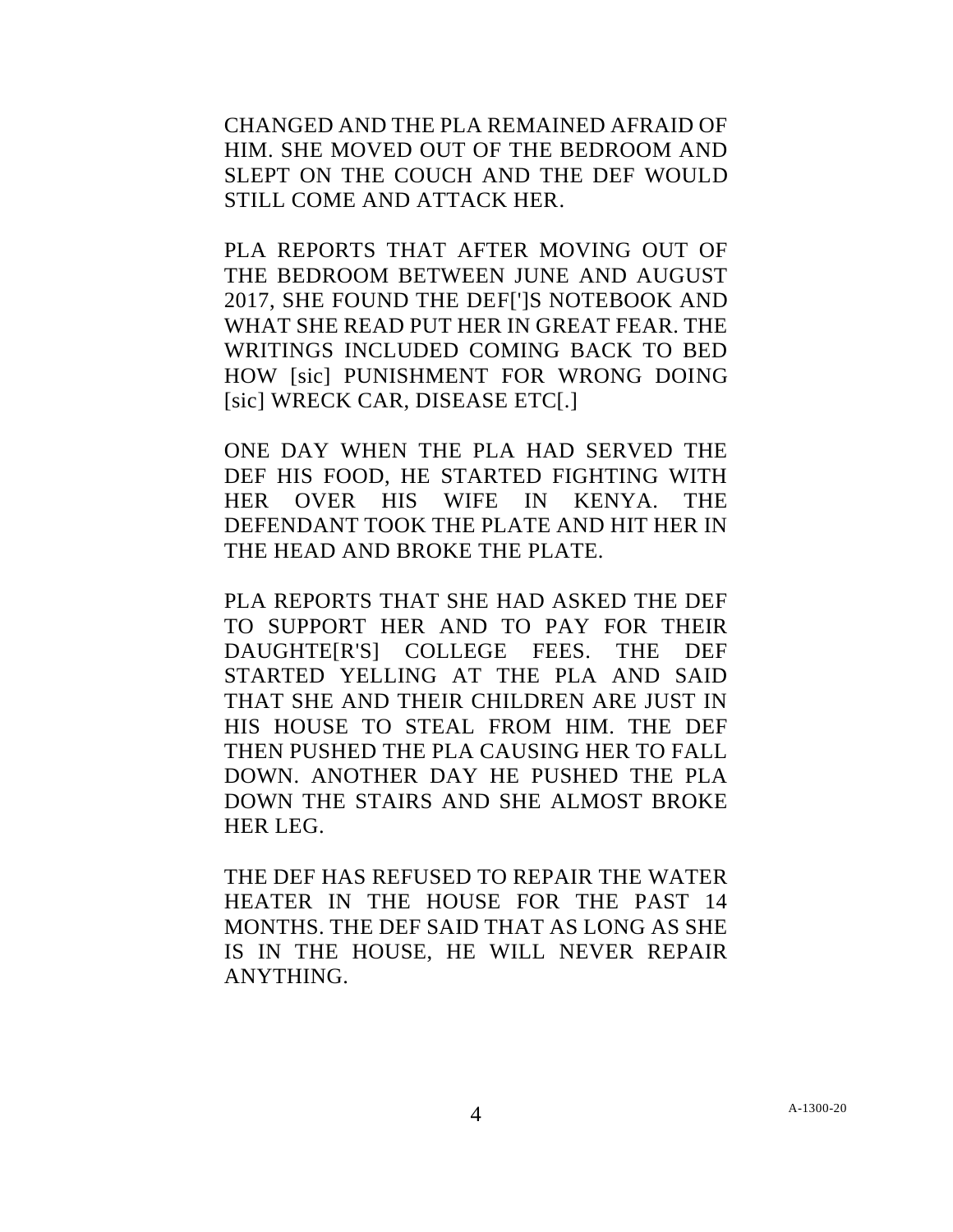THE DEF BUYS HIS ON [sic] FOOD, COOKS IT AND THEN LOCKS HIMSELF IN THE BEDROOM TO EAT.

WHEN THE DEF HAS ARGUMENTS WITH THE PLA, HE WOULD FOLLOW HER INTO THE BEDROOM. WHEN THE PLA SAID THAT SHE WAS GOING TO CALL THE POLICE, THE DEF WOULD WALK AWAY AND SAY YOU WILL SEE. WHEN THE DEF IS IN THE HOUSE AT NIGHT, THE PLA PUSHES A DRESSER UP AGAINST THE DOOR SO THAT THE DEF CANNOT ATTACK HER WHILE SHE IS SLEEPING.

WHENEVER THE DEF SEES THE PLA HE WILL BANG THE DOOR VERY LOUDLY AND INSTILLS FEAR IN HER. NOW WHEN SHE HEARS A BANGING NOISE HER WHOLE BODY SHAKES.

THE PLA DECIDED TO FIND A PLACE OF HER OWN TO ESCAPE THE DEIF'IS ABUSE. SHE FOUND A PLACE AND PLANNED ON MOVING OUT BUT THEN THE DEF WAS NOT AROUND AND THERE WAS NO ONE TO STAY WITH THEIR SON. THE PLA STAYED IN THE HOME WAITING FOR THE DEF TO RETURN SO THERE WAS SOMEONE HOME FOR THEIR SON AND SHE COULD MOVE OUT. ON 2ND OF OCTOBER ONE OF THE UN STAFF AND A FAMILY FRIEND TOLD THE PLA THAT THE DEF GOT A JOB IN ETHIOPIA AFRICA. THE PLA DECIDED TO RETURN HER BELONGINGS BACK TO THE HOUSE TO STAY WITH THEIR SON. AROUND 10/16/2020. THEIR SON ADVISED THE PLA THAT THE DEF WAS BACK HOME. THE PLA ALMOST FELL DOWN AND STARTED SWEATING. WHEN THE PLA RETURNED TO THE HOME, THEIR SON TOLD HER THAT THE DEF HAD PACKED AGAIN AND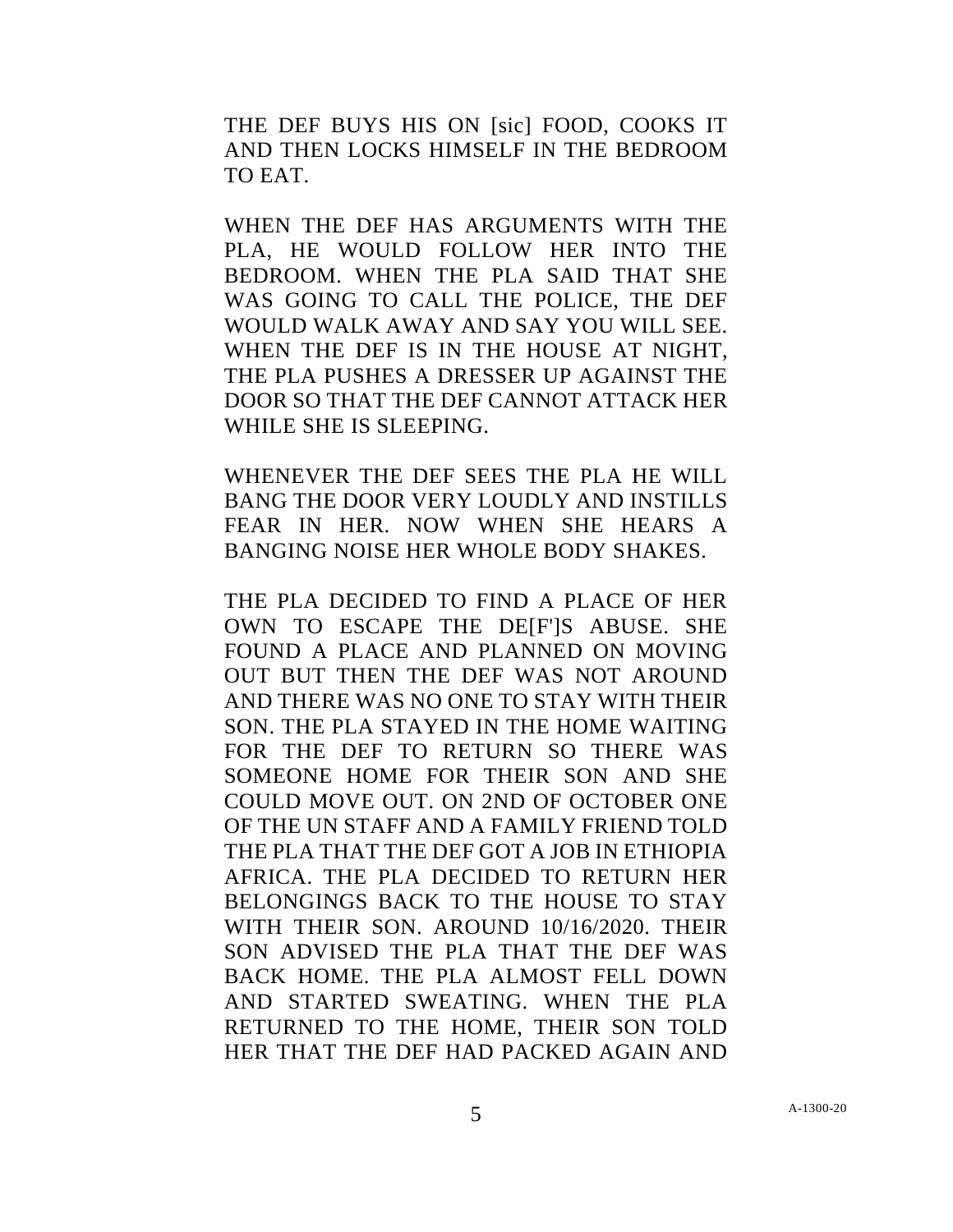LEFT. THE PLA SENT HIM A MESSAGE TELLING HIM THAT THEY CANNOT LIVE TOGETHER ANYMORE. ON 10/19/2020, THE DEF RETURNED IN THE NIGHT AND AN ARGUMENT STARTED OVER HIM HAVING A WIFE AND CHILD IN ANOTHER COUNTRY. THE DEF TOLD THE PLA THAT HER SALARY CA[N']T PAY FOR THIS HOUSE, AND THAT SHE HAS NOTHING. THIS IS WHEN PLA WENT TO THE POLICE.

We repeat the allegations in full to provide context for defendant's claimed points of error.

Plaintiff testified about defendant's frequent violent assaults and conduct spanning their thirty-five-year marriage. These included, but were not limited to, defendant biting off the end of plaintiff's finger in 2016. Plaintiff further testified that in order for the criminal assault charges to be dismissed, she signed an affidavit in defendant's attorney's office denying that defendant had bitten her. The story became that the injury was caused by a mishap with the blade of a fan. Plaintiff actually displayed the fan to the judge to demonstrate that defendant's explanation was physically impossible.

Plaintiff had only four teeth left in her upper jaw, the loss of teeth being attributable to defendant's frequent blows. On an earlier occasion, defendant physically pulled plaintiff out of the shower while she was using it so he could shower without having to wait. Plaintiff also described defendant's habit of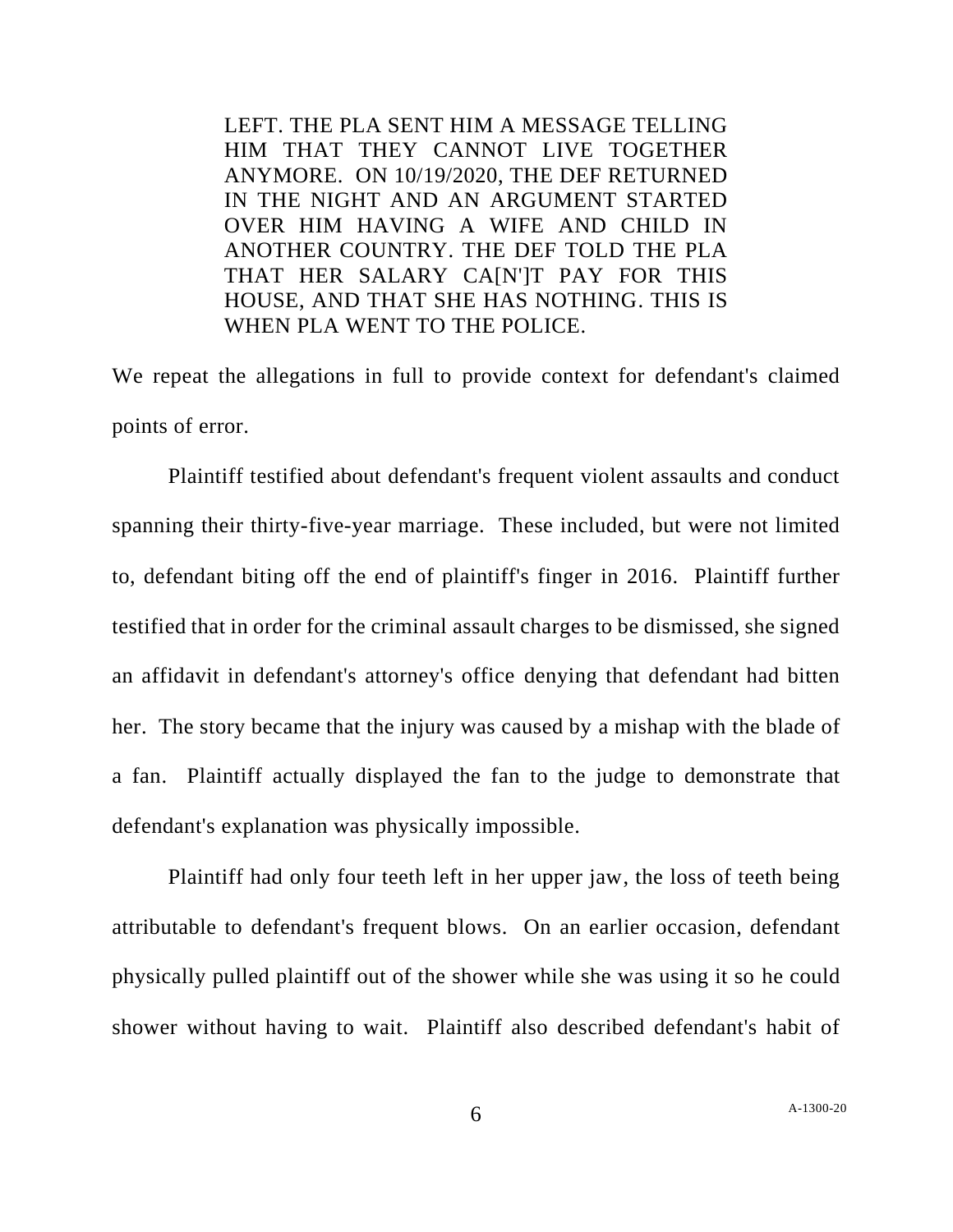banging on doors to announce his presence in the home, which she said terrified her.

The parties own properties together in Africa; however, only defendant collects the rents. He does not contribute to the support of plaintiff or their children other than the carrying costs on the marital home. Defendant refused to pay to repair the water heater so long as plaintiff continued to live in the house.

The parties' daughter testified that for some unspecified time she had managed the overseas properties, but that she stopped doing so because of her anger over her father's treatment of her mother. When confronted with this testimony, defendant claimed plaintiff had inexplicably refused to accept any income from the rental properties.

Defendant flatly denied plaintiff's version of events. For example, he said plaintiff's missing teeth were extracted during pregnancy because they caused her pain. He denied biting off the end of plaintiff's finger. He also denied entering the house through the doorway identified by plaintiff when the triggering incident occurred.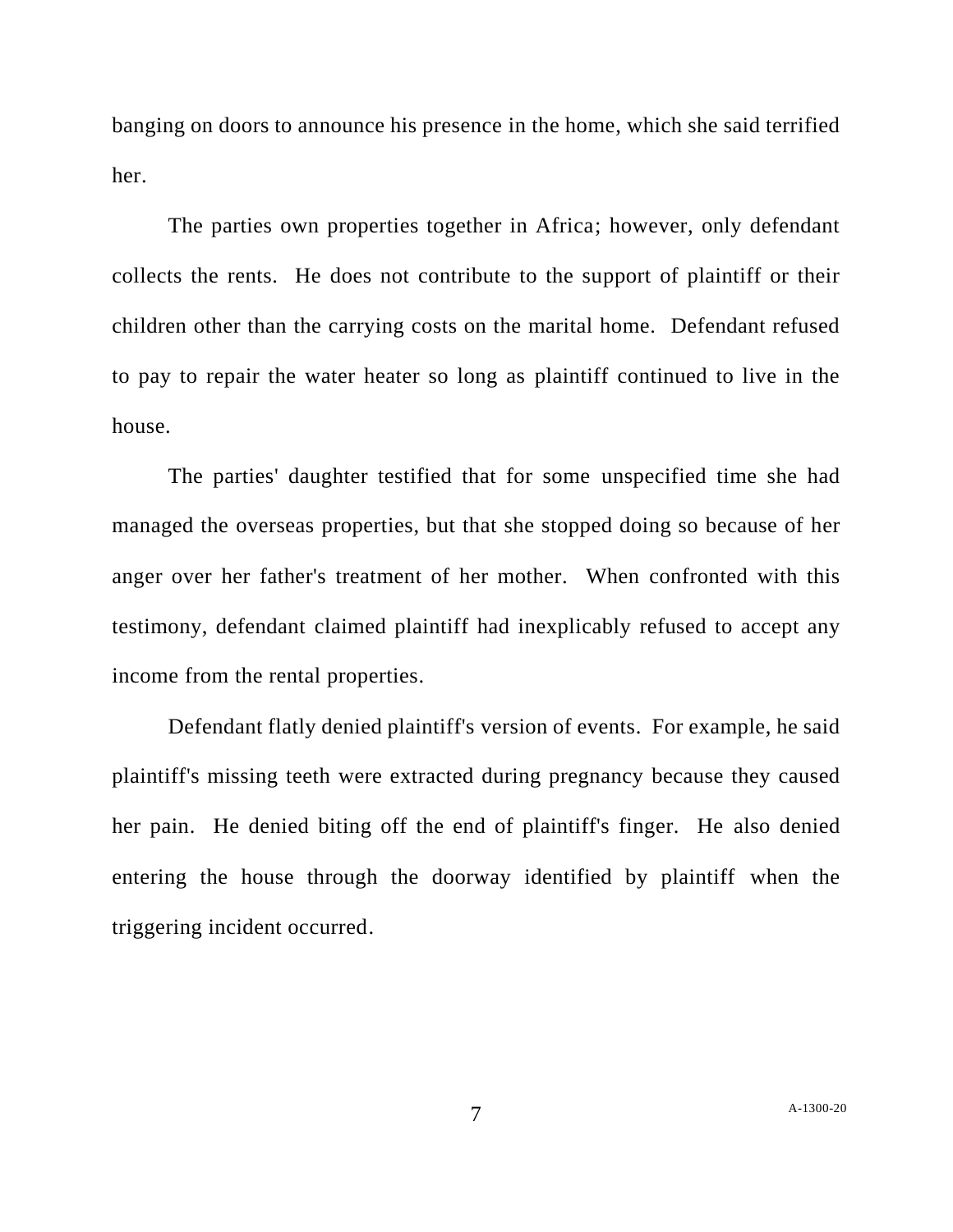Plaintiff returned home, which she had vacated for a short time, because she heard defendant had accepted a job in Africa. When she arrived, her son told her defendant had taken his belongings.

On October 19, 2020, however, as plaintiff sat in the living room, she heard banging on the doors. She testified the banging was consistent with defendant's past practice "when he wants to put fear in me." When defendant entered, she attempted to tell him they could not live together anymore because of his conduct. Plaintiff said defendant told her the house was not hers because she could not afford the mortgage payments, and that she had returned only because she was "waiting to steal from [him] through divorce." At that point, plaintiff went to the local police and obtained a temporary restraining order (TRO).

Unsurprisingly, the judge found plaintiff's testimony credible and defendant's incredible. Various inconsistencies led her to that conclusion. For instance, defendant reversed his testimony regarding his exclusive receipt of rental income after his adult daughter testified. The judge also noted the parties' daughter confirmed defendant's physical violence against plaintiff, and the son's testimony that he went downstairs when the triggering incident occurred to make sure no physical violence took place. The judge further focused on the

8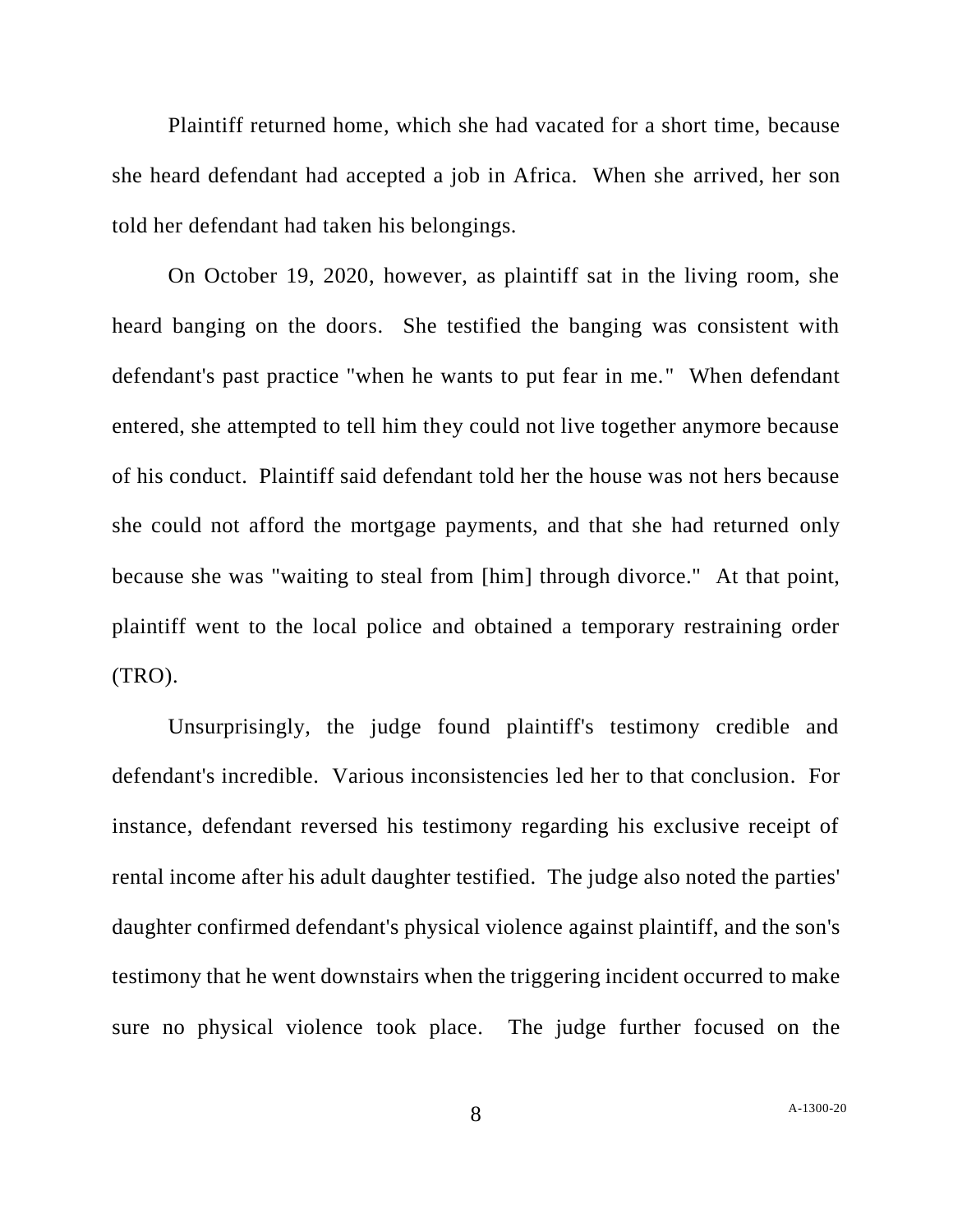impossibility of defendant's tale ascribing plaintiff's finger injury to a mishap with a protective fan grid.

In the context of the parties' history, defendant's act of ignoring plaintiff's emails shortly before her return to the marital home after his seeming departure, followed by his surprise return, terrorized plaintiff. Defendant knew unexpectedly returning and banging his way into the home would likely cause alarm.

The judge observed: "[t]his is one of the most horrific histories of domestic violence this [c]ourt has [heard] . . . this [c]ourt genuinely fears [plaintiff] will be physically hurt if this restraining order is not granted." Addressing defendant's argument that plaintiff did not fear him because after he returned home, she followed him saying that the parties could not reside together, the judge pointed out that "[t]here is no one way that a true victim of domestic violence responds to violence." Furthermore, plaintiff's "actions spoke louder than any words," as she then immediately gathered her belongings and went to the police station.

After announcing that she would enter an FRO in plaintiff's favor, the judge invited argument from counsel on the appropriate fine. Since defendant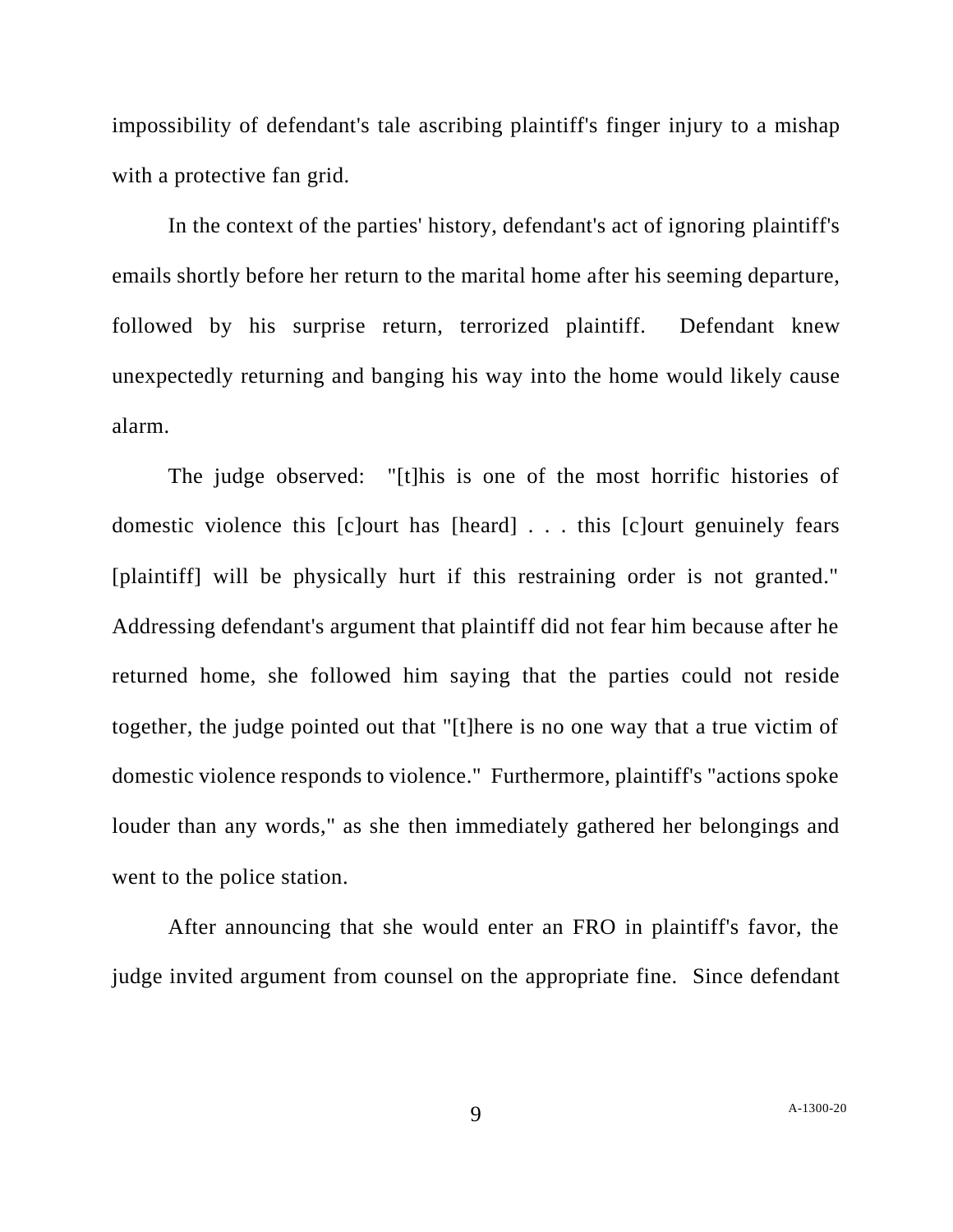had to carry "all the costs for the marital residence," the judge imposed a \$250 fine rather than the maximum \$500.

Plaintiff's attorney requested fees. Defendant objected because the complaint did not mention them. The judge responded, "many times I entertain the[se applications] at the end of the court case" and instructed plaintiff's counsel to submit a supporting certification. Defendant's attorney submitted a brief in opposition. Ultimately, the judge awarded plaintiff \$14,009.75.

Now on appeal, defendant raises the following alleged points of error:

## POINT I

THE TRIAL COURT ERRED IN FINDING THAT DEFENDANT COMMITTED A PREDICATE ACT OF DOMESTIC VIOLENCE HARASSMENT AGAINST PLAINTIFF ON OCTOBER 19, 2020.

# POINT II

THE TRIAL COURT ERRED IN ALLOWING PLAINTIFF TO TESTIFY TO AN ALLEGED PREDICATE ACT OF DOMESTIC VIOLENCE (THAT DEFENDANT ALLEGEDLY OPENED THE DOORS TO THE HOUSE WITH A "BANG"), WHICH WAS NOT ALLEGED BY PLAINTIFF IN PLAINTIFF'S COMPLAINT OR IN PLAINTIFF'S AMENDED COMPLAINT.

## POINT III

THE TRIAL COURT ERRED IN REVERSING ITS OWN RULING PURSUANT TO SILVER VS.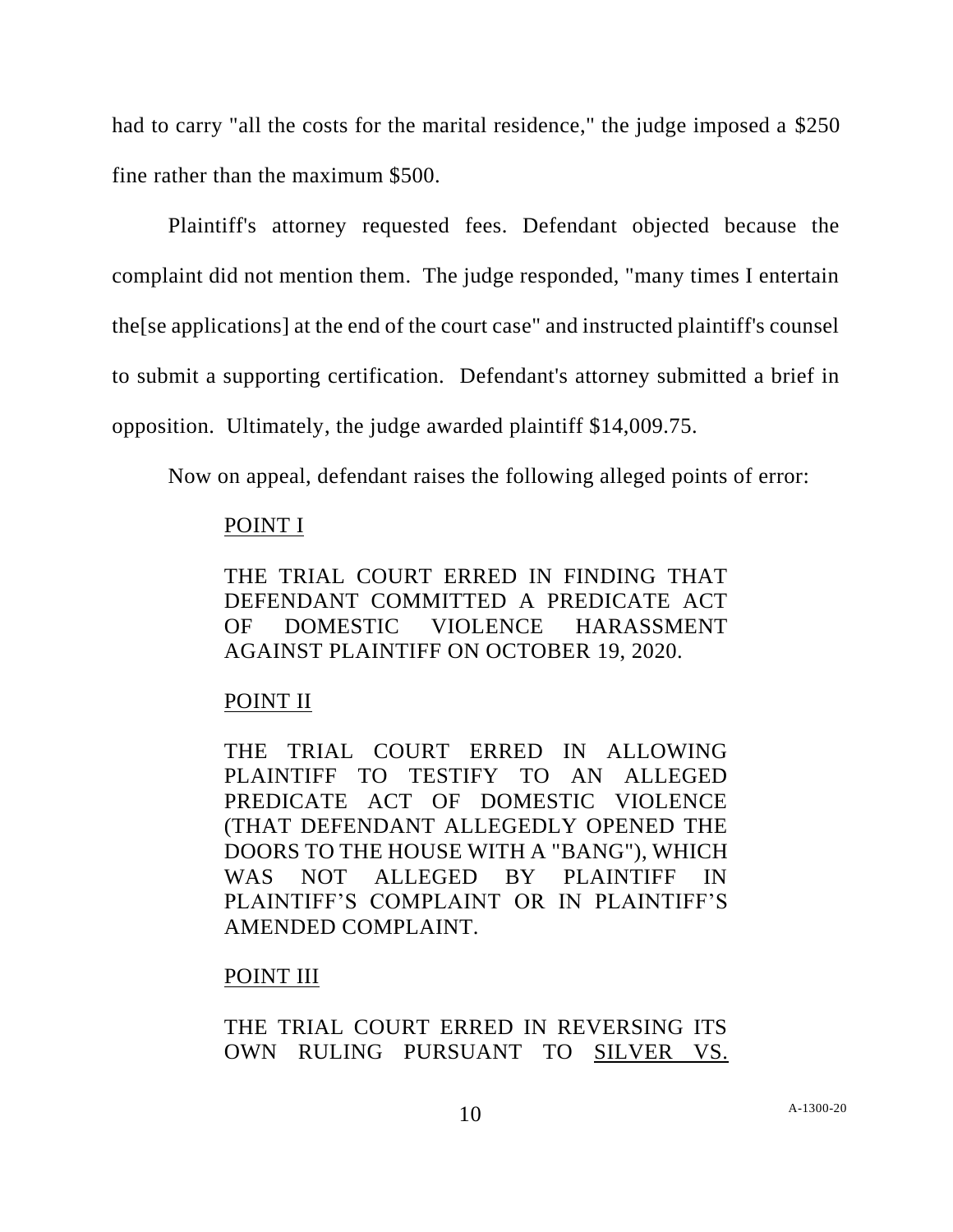SILVER, 387 N.J. SUPER. 112, (APP. DIV. 2006), THAT PLAINTIFF MUST PRESENT EVIDENCE OF A PREDICATE ACT OF DOMESTIC VIOLENCE BEFORE THE COURT CAN HEAR OR CONSIDER EVIDENCE OF AN ALLEGE[D] PRIOR HISTORY OF DOMESTIC VIOLENCE, AND IN OTHERWISE APPLYING SILVER.

#### POINT IV

THE TRIAL COURT ERRED IN ITS ANALYSIS OF THE PARTIES' TESTIMONY AND THE PARTIES' CREDIBILITY, AND IN ITS EVIDENTIARY RULINGS.

#### POINT V

THE TRIAL COURT ERRED IN ALLOWING PLAINTIFF TO MAKE A POST-TRIAL, POST-DECISION, APPLICATION FOR COUNSEL FEES WHERE PLAINTIFF HAD FAILED TO REQUEST THIS RELIEF IN HER COMPLAINT AND IN HER AMENDED COMPLAINT.

### I.

Because Family Part judges possess special expertise in family matters and have the opportunity to observe witnesses, their factual findings are reviewed deferentially. Cesare v. Cesare, 154 N.J. 394, 411–13 (1998); see also C.C. v. J.A.H., 463 N.J. Super. 419, 428 (App. Div. 2020) (stating that Family Part judges are "specially trained to detect the difference between domestic violence and more ordinary differences that arise between couples.") cert.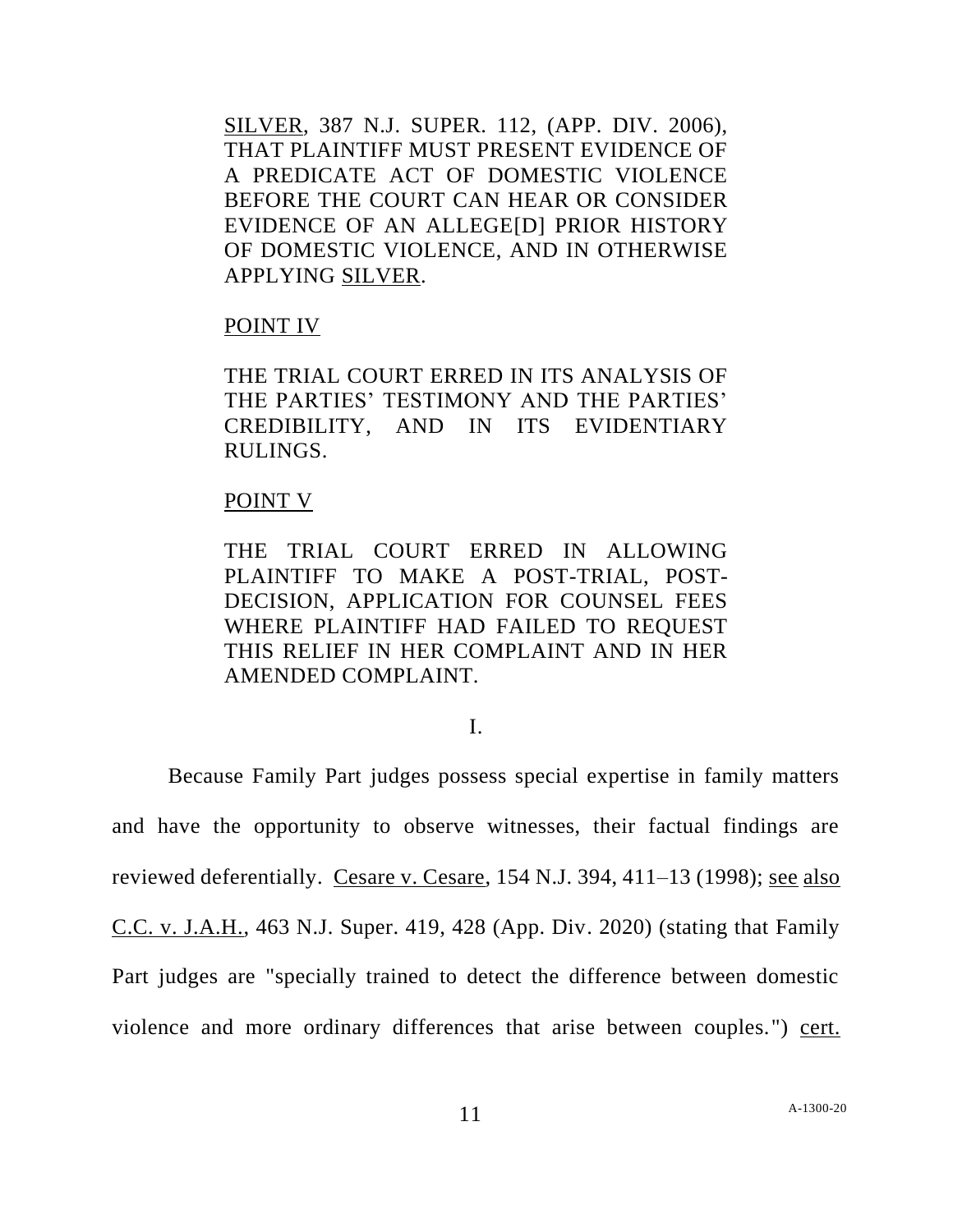denied, 244 N.J. 339 (2020). Such findings are upheld if supported by sufficient, credible evidence. Cesare, 154 N.J. at 413. An appellate court should "exercise its original fact[-]finding jurisdiction sparingly and in none but a clear case where there is no doubt about the matter." Id. at 412. Thus, the mere existence of some inconsistent evidence is not a basis for reversing the factual findings of the trial court. Id. at 413 (stating that the Appellate Division should have sustained the trial court's factual findings "despite the existence of some evidence that might have supported different factual findings."). Legal conclusions are reviewed de novo. C.C., 463 N.J. Super. at 429.

We address defendant's first three points simultaneously. First, it is a misstatement of law that a domestic violence complainant must present a predicate act of domestic violence before the trial judge can hear evidence of the parties' prior history. To the contrary, the Supreme Court said in J.D. v. M.D.F., 207 N.J. 458, 483-84 (2011):

> A history of domestic violence may serve to give content to otherwise ambiguous behavior and support entry of a restraining order. . . . The decision about whether a particular series of events rises to the level of harassment or not is fact-sensitive. The smallest additional fact or the slightest alteration in context, particularly if based on a history between the parties, may move what otherwise would appear to be nonharassing conduct into the category of actions that qualify for issuance of a restraining order.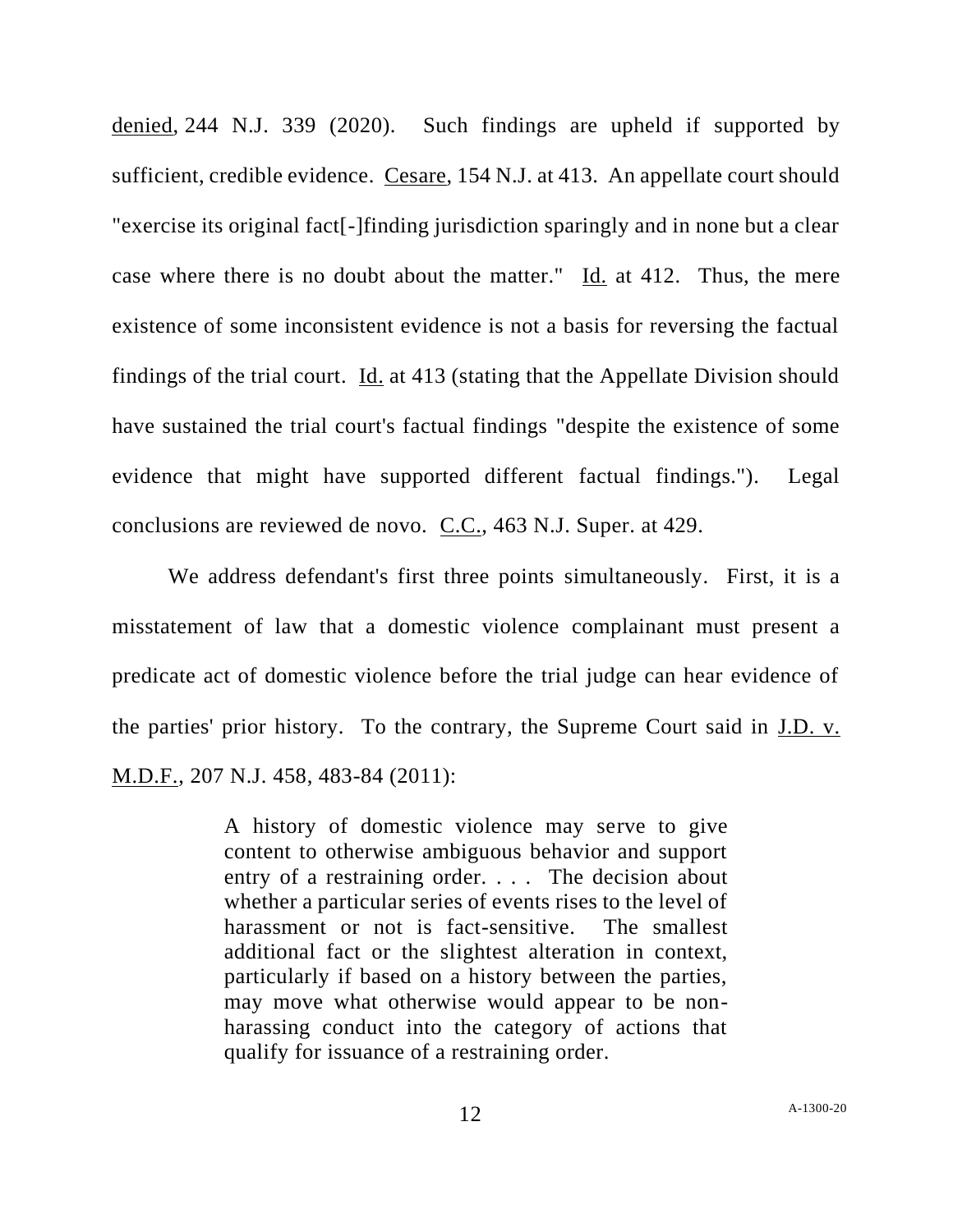### [Id. at 483-84.]

Thus, the parties' prior history is the context in which a predicate act is examined. The trial court properly and necessarily admitted the prior domestic violence history to assess whether or not defendant's conduct on the night in question—which at first glance might only appear deliberately annoying constituted harassment.

To find harassment, a defendant must have communicated in a manner "likely to cause . . . alarm" and must have had the purpose to harass. See N.J.S.A. 2C:33-4(a). In this case, plaintiff's testimony established that over time, defendant had used door-banging as a means of intimidation. His inappropriately noisy arrival presaged additional acts of abuse. Admission of this testimony established his purpose to harass and to alarm plaintiff.

Additionally, it is inaccurate that plaintiff had not alleged door-banging as a means of harassment. She did so when she said in her addendum to the complaint seeking a TRO, that "whenever the defendant sees the plaintiff he will bang the door very loudly and instill fear in her. Now when she hears a banging noise her whole body shakes." That language gave defendant ample warning she would include that conduct as an act of harassment. Furthermore, defendant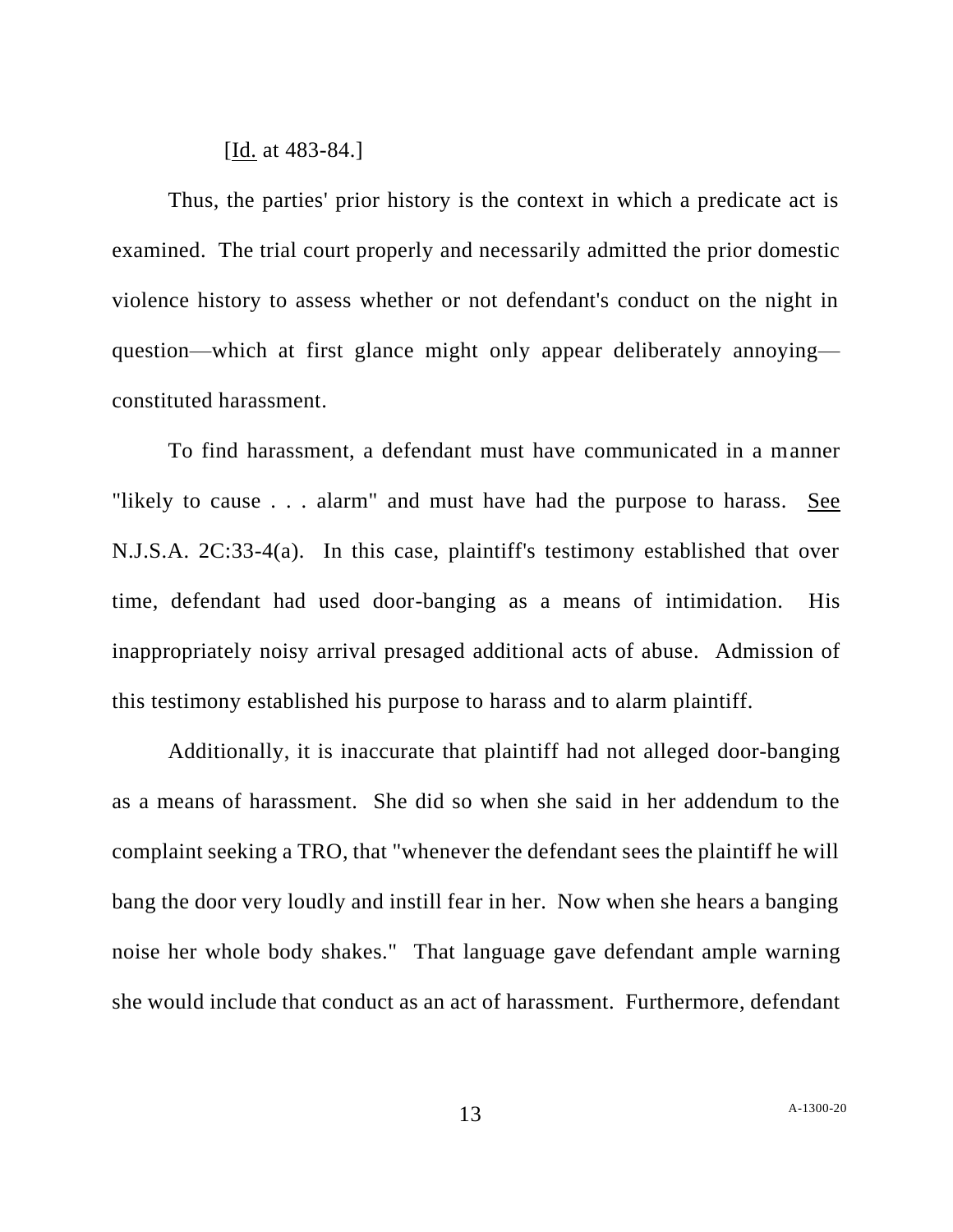testified over two weeks after plaintiff. Thus, his due process rights were not violated. He had sufficient time to develop a defense.

As discussed by the Court in J.D., trial judges may grant postponements in order to ensure that a defendant has an adequate opportunity to prepare to defend a surprise allegation that arises while a plaintiff is testifying. See 207 N.J. at 480. Here, that step was not necessary because defendant had days to prepare his response, and the FRO was not granted based upon conduct omitted from a complaint. Id. at 478. Defendant could have anticipated the testimony, and once developed, prepare a defense.

## II.

Defendant's challenge to the judge's credibility rulings does not warrant much discussion in a written opinion. See R. 2:11-3(e)(1)(E). Not only do we defer to factual findings made by Family Part judges because of their unique expertise and the opportunity to observe witnesses, but in this case, even the cold transcript reflects inherent problems with defendant's testimony that made him an incredible witness. See Cesare, 154 N.J. at 411-13. The judge's findings were more than supported by sufficient and credible evidence. Id. at 413.